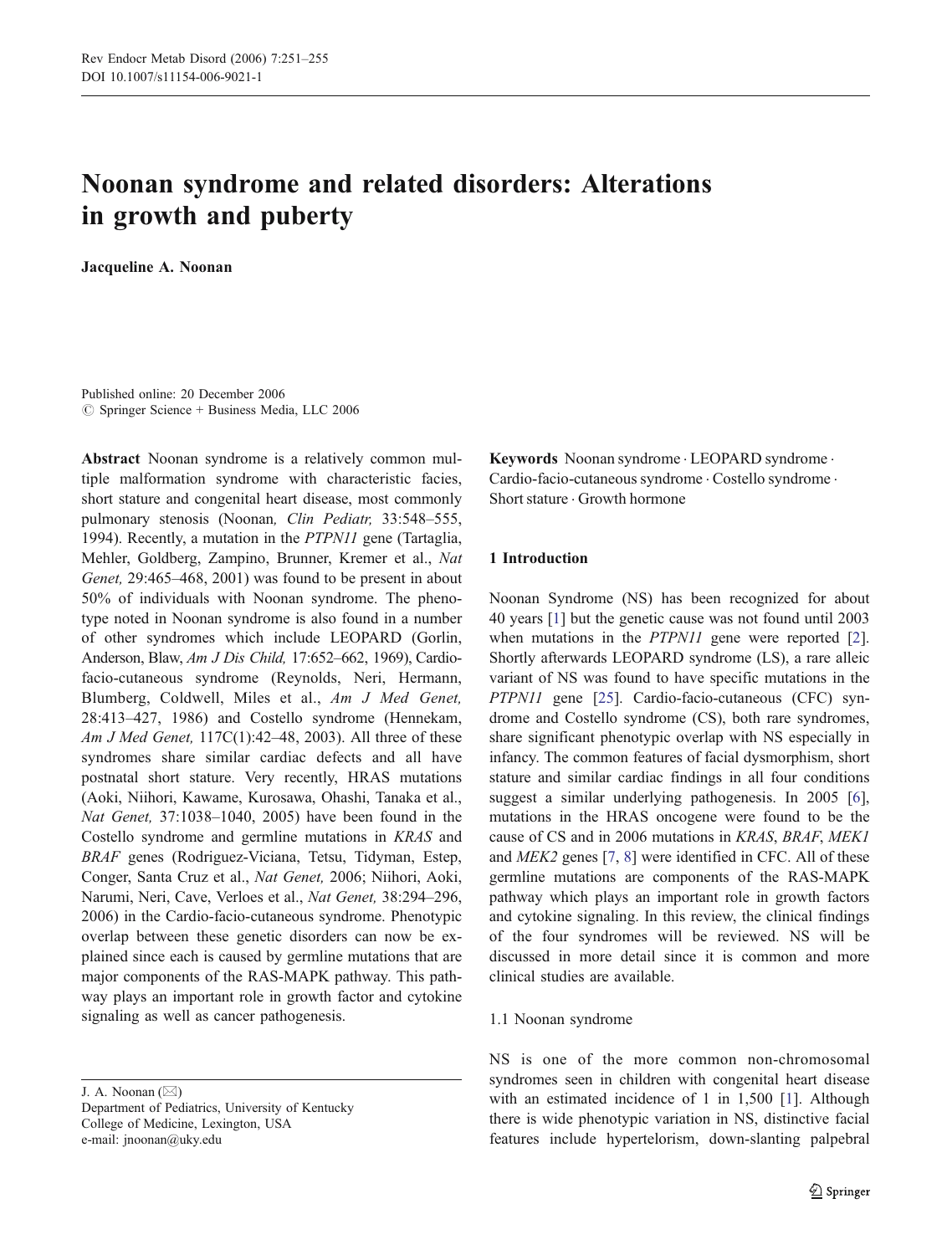fissures, a high arched palate, low set posteriorly rotated ears, malar hypoplasia, ptosis and often a short neck. The phenotype changes significantly with time. In the newborn, there is excessive nuchal skin which is the result of prenatal cystic hygroma. During infancy, the head is relatively large, the eyes are often prominent and round, there is a high nasal bridge which may be flat, and the neck appears short. At 3 to 4 years of age, the body becomes more stocky and the chest more prominent. The chest deformities often become significant. In later childhood, the facial appearance begins to show coarse features and becomes more triangular as the chin lengthens. The eyes become less prominent and the ptosis may be more apparent. In the teenager and young adult, as the neck lengthens webbing may become more apparent, the facial features are more triangular and become sharper, the nose has a pinched root and a thin high bridge. An older adult has prominent nasal labial folds, a high anterior hairline and the skin often appears rather transparent and wrinkled.

In most, the prenatal history is unremarkable but polyhydramnios is frequent. Height and weight are within normal limits at birth but height begins to drop off within a few months and over 70% of patients with NS have significantly short stature. Some patients with NS have significant feeding difficulties with resulting failure-tothrive and require tube feedings. Although this may contribute to the poor gain in weight, short stature occurs equally in children who have no feeding problems in infancy. Other important findings include a chest deformity which may be in the form of a pectus carinatum or pectus excavatum, apparent widely spaced nipples and a relatively broad chest. Scoliosis and kyphosis occur in about 15% of patients. Muscle hypotonia is frequent and may account for some of the motor delay. Significant mental retardation is uncommon but some degree of learning disability is frequent and may require special help in school. Eye findings, especially strabismus and refractive errors are common and an occasional patient will have a coloboma. All children with NS should have a complete eye examination. Since conductive hearing loss is rather frequent, children should have a hearing evaluation. Over half of the males with NS have either one or both testes undescended and delay in puberty is common for both males and females.

Easy bruising is common in NS and a variety of bleeding problems have been reported [[9\]](#page-4-0). These include deficiency of Factor XI, Von Willebrand's disease, thrombocytopenia and platelet function defects. In addition, low levels of Factor VIII and XII have also been noted. Hepatosplenomegaly, usually unexplained, is present in about 25% of patients particularly in infancy. Lymphatic abnormalities occur in less than 20% of patients but may present serious problems. Over 80% of patients with NS have a cardiac

finding. Pulmonary stenosis is, by far, the most common but nearly every cardiac lesion has been reported. In addition, hypertrophic cardiomyopathy may occur.

It was recognized early on that NS could be transmitted in an autosomal dominant manner. In 1994, Jamieson et al [\[10](#page-4-0)] was able to map the gene for NS to the distal part of chromosome 12q. Not all families with NS studied showed this linkage suggesting that more than one gene was likely to be involved in the etiology. In 2002, Tartaglia [\[2](#page-4-0)] found a mutation in the PTPN11 gene to be present in about 50% of patients with NS. This gene regulates the production of a protein called SHP-2 which is essential in several intracellular signal transduction pathways and controls a number of developmental processes including cardiac semilunar valvulogenesis. The protein is expressed throughout the body and it is an important player in cellular response to growth factors, hormones, cytokines and cell adhesion molecules. The PTPN11 mutations in NS are clustered in interacting portions of the N-SH2 in PTTP domains. This mutation results in a gain of function for SHP-2.

Children with NS often present to the endocrinologists because of the short stature, delayed puberty or undescended testes in males. Although height and weight are usually in the normal range at birth, height drops off within the first few months. In general, there is at least a 2-year delay between bone age and chronological age. Continued growth may occur until the early 20s. In both males and females, there is a delay in puberty. Females seem to possess normal fertility. Males, as expected due to undescended testes, appear to have decreased fertility but male transmission is well described and not uncommon.

The cause of short stature in NS is really not clear. After pharmacological stimuli, growth hormone secretion was usually normal in patients studied but a small number showed a subnormal response. Others have shown a neurosecretory growth hormone dysfunction to be present in some patients but this did not appear to have any effect on the response to growth hormone [[11\]](#page-4-0). There have been previous studies looking at the IgF-1 levels which have been below normal for the majority reported. A considerable number of children have undergone treatment with human biosynthetic growth hormone. The majority of studies have shown similar results. There is a significant increase in growth velocity in the first and second year of growth hormone treatment [[12](#page-4-0)–[16\]](#page-4-0). The velocity in growth tends to diminish in succeeding years. Several authors claim that the predicted adult height has been increased in patients treated with growth hormone but there have been no real controlled studies to document the long-term effect of growth hormone on adult height. In those studies where bone age as well as actual height were measured, the increase in bone age was equal or slightly greater than the overall increase in height. If the bone age acceleration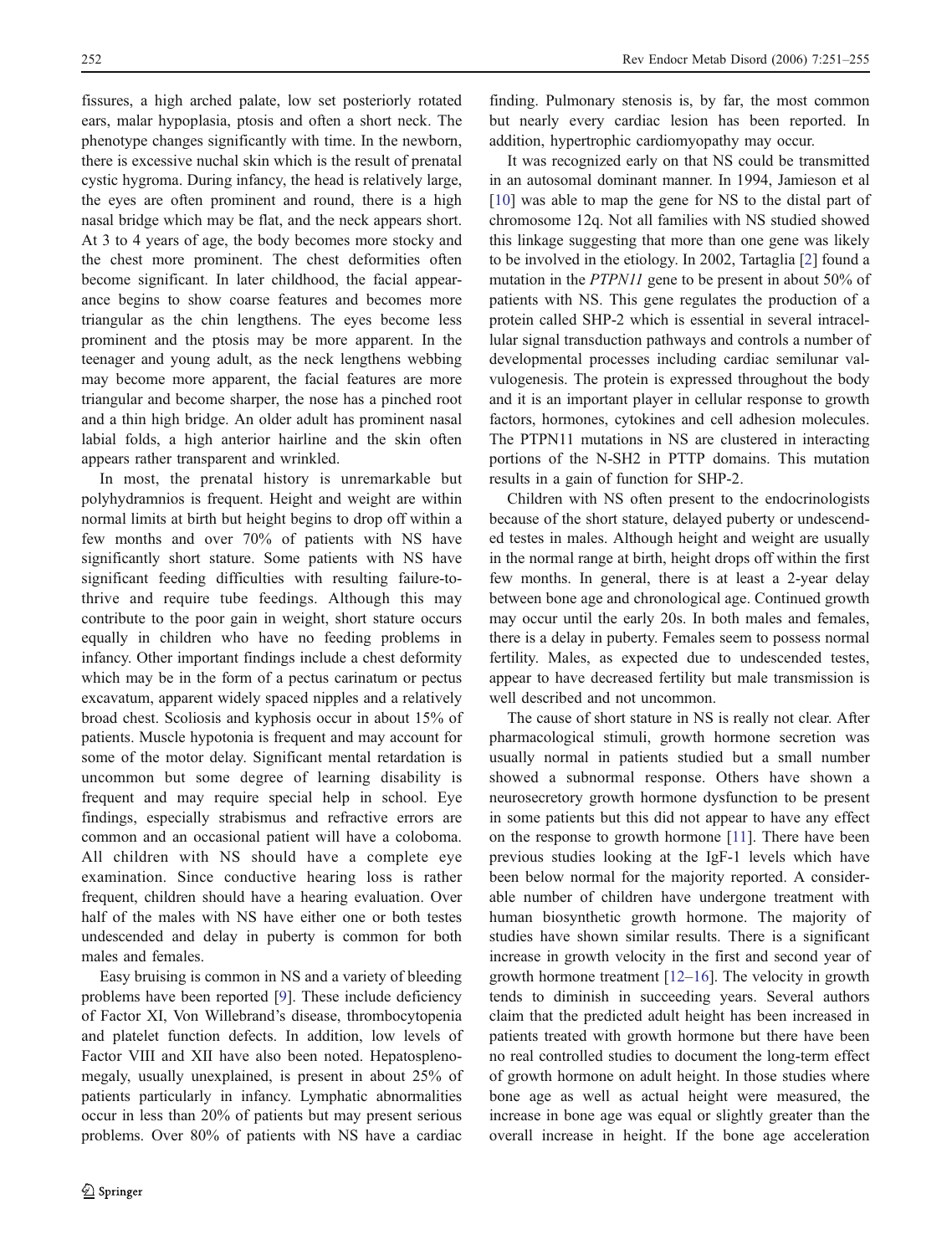exceeds the acceleration in height, it is even possible that growth hormone therapy could actually decrease the adult height. Since there was little data available regarding adult height in NS, we recently [\[17](#page-4-0)] published a study of 73 adults who were all over 21 years of age at the time of their last measurement. Thirty-one percent of males and 32% of females achieved an adult height that was at the tenth percentile or greater which would be considered within a normal range. The remainder all fell below the tenth percentile but importantly 38% of males and 54.5% of females had an adult height below the third percentile. Adult height was unrelated to the presence or severity of cardiac disease and none of the adults achieving a normal height had been treated with growth hormone. Dr. Municchi et al [[16\]](#page-4-0) suggests that long-term serial height measurement over years comparing treated and untreated patients is needed to clearly show the benefit of growth hormone therapy on final adult height. There is no question that adult height can be achieved at an earlier age with the use of growth hormone.

With the discovery of the PTPN11 mutation, it is now possible to study patients with NS positive for a mutation and compare them with NS patients who do not carry a mutation of the *PTPN11* gene. The large cohort reported by Ranke [\[18](#page-4-0)] suggested that weight and length were normal in 119 newborns with NS. With the availability of genetic testing, several recent studies have shown that mean birth length for NS patients with a mutation is slightly below normal and is less than that of the non-mutated NS newborns [[19,](#page-4-0) [20](#page-4-0)]. In a study by Zenker [[20\]](#page-4-0), 88% of PTPN11 positive mutated children older than 3 years of age had a height less than two standard deviations and were significantly shorter than non-mutated children. All recent studies [[21\]](#page-4-0) suggest that there is a more severe mechanism acting on growth retardation in NS patients carrying a PTPN11 mutation. A recent study from France [[19\]](#page-4-0) evaluated 35 patients with NS, 20 of whom had a PTPN11 mutation. There was a trend to a shorter birth length in mutated versus non-mutated newborns and small for gestational age tended to be more frequent in mutated versus non-mutated patients. By 6 years of age, patients with mutations were significantly shorter than patients without mutations. The results of hormonal studies showed a normal growth hormone secretion after pharmacological stimuli and a low serum IgF-1 and ALS concentrations which is in contrast with a normal IgFBP-3 level. Since the PTPN11 gene has a negative effect on intracellular signaling downstream from several growth factor receptors, a growth hormone post receptor signaling resistance could represent the mechanism of stunted growth in NS. They felt that the lower growth response to growth hormone treatment observed in mutated versus non-mutated patients suggests some degree of resistance to growth hormone.

Another recent study by Binder et al [[22\]](#page-4-0) showed a similar pattern. Data from these two studies would be in favor of growth hormone resistance by a late post receptor signaling defect specific for IgF-1 and ALS that does not effect IgFBP-3 stimulation. Changes in height during the first 2 years of growth hormone therapy in the pre-pubertal group show catch-up growth was less pronounced in patients with a mutation compared to those without a mutation. Fortunately, in all the studies using growth hormone, no adverse results have been observed. Many patients have undergone serial echocardiograms and none have shown an increase in their left ventricular mass index during growth hormone treatment [[23\]](#page-4-0). These recent studies suggesting that there may be a primary IgF-1 deficiency in NS has stimulated and been incorporated into a phase II clinical study which will investigate the use of IPLEXtm (mecasermin rinfabate) (rDNA origin) which will be given by injection to treat growth failure due to insulin-like growth factor IgF-1 deficiency. Although we still do not understand how the mutation in the PTPN11 gene affects SHP-2, the result apparently is a disruption in the growth hormone IgF-1 axis and IgF-1 deficiency which could be the cause of growth failure.

#### 1.2 LEOPARD syndrome (LS)

Gorlin [\[3](#page-4-0)], in 1969, introduced the acronym LEOPARD (LS) to describe a rare syndrome that shares many features similar to NS. These include autosomal dominant inheritance, similar facial dysmorphism and similar cardiac defects with an overabundance of hypertrophic cardiomyopathy compared to pulmonary stenosis. The characteristic cutaneous finding of lentigines is the main distinguishing characteristic. In addition, unilateral or bilateral hearing loss is frequent.

Sarkozy et al [[24,](#page-4-0) [25](#page-4-0)] recently reported clinical and molecular studies in a consecutive study of 30 patients with LS and found mutations in the *PTPN11* gene in 27 of the 30 patients studied. Mutations in LS have all occurred in exons 7, 12 and 13 while the more typical NS have the great majority of mutations occur in exons 3, 8 and 13. It is of interest that the mutations in patients with LS show a loss of function rather than gain a function as is found in the more typical NS patients.

Zenker [\[20](#page-4-0)] noted a specific mutation T468M in exon 12 which was also reported by Sarkozy in seven of their patients with LS to have less adverse effects on body growth. Only two of the ten patients with the T468M mutation have short stature.

A cardiac abnormality was present in 71% of the patients with LS, with 80% of those showing hypertrophic cardiomyopathy. Pulmonary stenosis was present in two patients and a partial AV canal in another.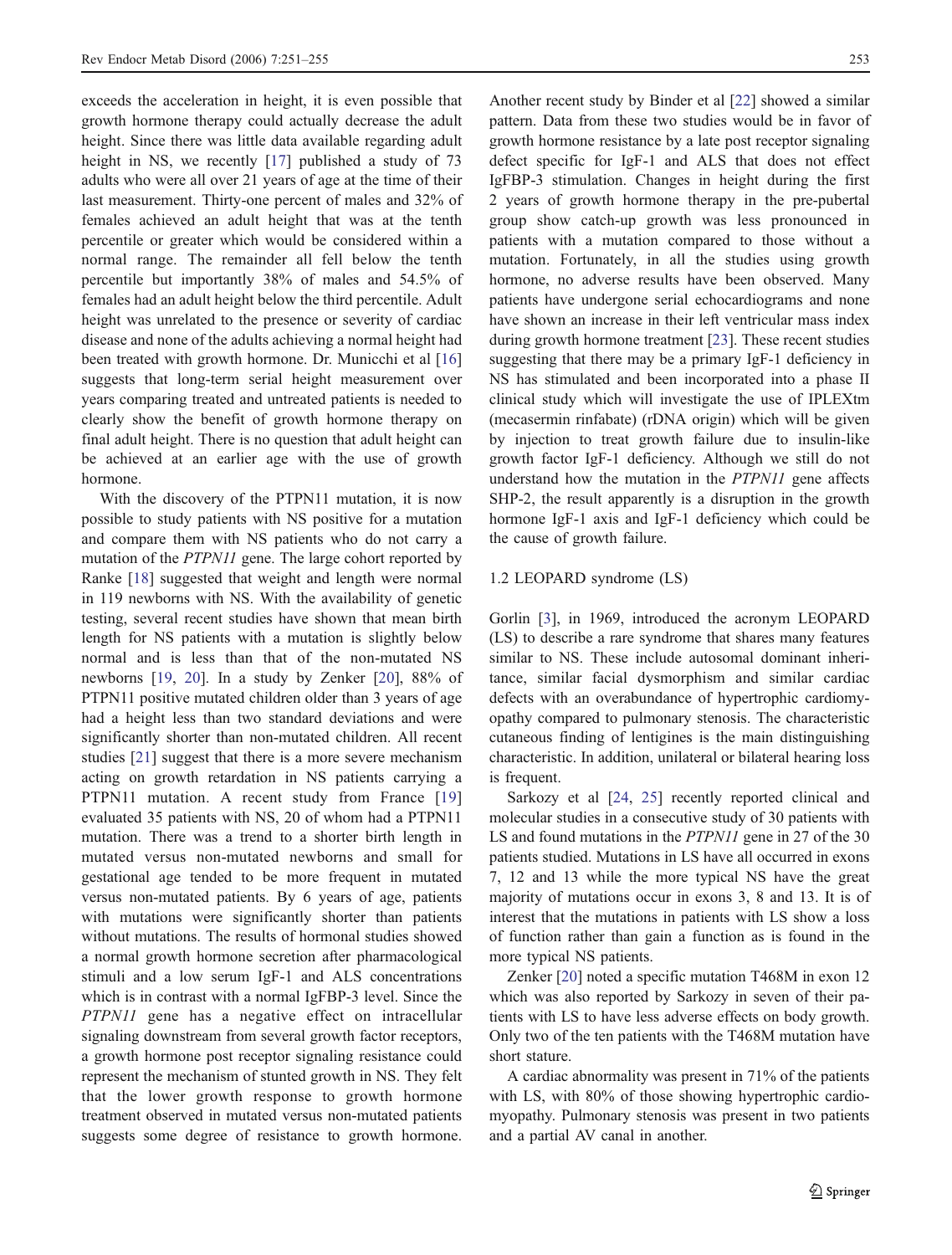# 1.3 Cardio-facio-cutaneous syndrome (CFC)

It is often difficult to distinguish an infant with CFC from NS although, with time, the phenotype becomes more distinctive. Patients with CFC [[4\]](#page-4-0) have a high forehead, a relatively large head and bitemporal constriction. Like NS, they have a downward slant of the palpebral fissures, posteriorly rotated ears and a flat nasal bridge. The hair is usually sparse, curly and friable and absent eyebrows are frequent. The skin changes are variable but include keratosis pilaris with patchy hyperkeratosis [\[26](#page-4-0)]. In time, the phenotype for CFC becomes more distinctive and less Noonan-like. These patients are significantly delayed in both motor and mental skills and, like NS, they are hypotonic, often have failureto-thrive with frequent gastrointestinal complaints and often require tube feedings. Cardiovascular abnormalities are similar to NS although hypertrophic cardiomyopathy is more common than in the typical NS patient. Although these children appear to be of normal height and weight at birth, they soon fail-to-thrive and short stature is found in 78% [\[27](#page-4-0)]. Bone age is significantly delayed and osteopenia is occasionally observed.

Very recently, mutations in four separate genes have been found to be associated with CFC [[3,](#page-4-0) [4](#page-4-0)]. These four genes include BRAF, KRAS, MEK1 and MEK2. All of these genes belong to the same RAS-ERK pathway that regulates cell differentiation, proliferation and apoptosis. It is likely that the mechanism causing short stature in NS may be similar to that causing short stature in CFC. This is a very rare disease and there is little information regarding endocrine studies in patients with CFC.

#### 1.4 Costello syndrome

Costello Syndrome (CS) [\[28\]](#page-4-0) is a rare condition with a distinctive facial appearance which may be difficult to distinguish from NS and CFC in infancy. Although height and weight are normal or above normal at birth, severe growth retardation is the rule postnatally. Like NS, they have a large head, short wide nose and short neck. Unlike NS or CFC, these patients usually have thick and relatively prominent lips and tongue. They also have loose skin on the hands and feet and deep palmar and plantar creases. There is significant mental and motor delay. Cardiovascular abnormalities are found in about 60% and they are remarkably similar to that found in NS and CFC. Pulmonary stenosis, atrial septal defect and hypertrophic cardiomyopathy are the most common lesions [[29\]](#page-4-0). Of particular interest is the high incidence of cardiac arrhythmias noted particularly in infancy [\[30](#page-4-0)] that is not characteristic of either CFC or NS.

Recently Aoki et al [\[4](#page-4-0)] reported mutations in HRAS a proto-oncogene to cause CS. Gripp et al [[31\]](#page-4-0) confirmed this finding and reported 33 of 40 patients with a clinical

diagnosis of CS to have a HRAS mutation. All the mutations were de novo. Patients with CS are at a significantly increased risk for the development of malignancy, particularly rhabdomyosarcoma, neuroblastoma, ganglioneuroblastoma, and transitional cell carcinoma of the bladder. Although few studies of growth hormone have been carried out in Costello patients, the findings are very similar to that of NS. Response to growth hormone treatment has been variable. Kerr et al [[32\]](#page-4-0) have suggested that in CS, hormone treatment may be harmful because of the propensity to tumor formation and the presence of hypertrophic cardiomyopathy. He described two patients, one who had mild left ventricular hypertrophy with normal function before growth hormone was started. After 3 months of treatment, the cardiomyopathy progressed with significant left ventricular outflow tract obstruction with a gradient of 60 mmHg. He was treated with Propranolol. There was no further progression of the cardiomyopathy in spite of continuation of growth hormone. In the second case, growth hormone was started at 12 months and continued until age 26 months when a large pelvic mass was discovered which was proven to be an embryonal rhabdomyosarcoma. Growth hormone was stopped after the tumor was recognized. In spite of extensive chemotherapy, the patient died. Since CS is associated with both subaortic hypertrophic cardiomyopathy and tumors, the role of growth hormone in these two patients is unknown. At the present time, it is unclear whether growth hormone is beneficial or harmful in CS.

# 2 Conclusion

NS, LS, CFC and CS all have significant phenotypic overlap. Although they may be difficult to distinguish early on in life, in time they can usually be distinguished clinically. Recent studies show that each of these syndromes is caused by a germline mutation in a key component of the highly conserved RAS, RAF-ERK-MAP kinase cascade which is better known for its roles in growth factor and cytokines signaling in cancer pathogenesis. We still do not understand how these specific mutations cause the disease and why there are such distinct phenotypic differences in mutations within the same signaling pathway. Tartaglia et al [\[33](#page-4-0)] recently provided evidence that specificity in amino acid substitution is relevant to the functional deregulation of SHP-2 and disease pathogenesis. They showed NS mutations have less potency for promoting SHP-2 gain of function than do leukemia-associated mutations and that Y279C and T468M amino acid substitutions noted in LS engender a loss of SHP-2 catalytic activity. It is not surprising that a mutation in the HRAS gene associated with CS has an increased incidence of tumors since these mutations are identical to